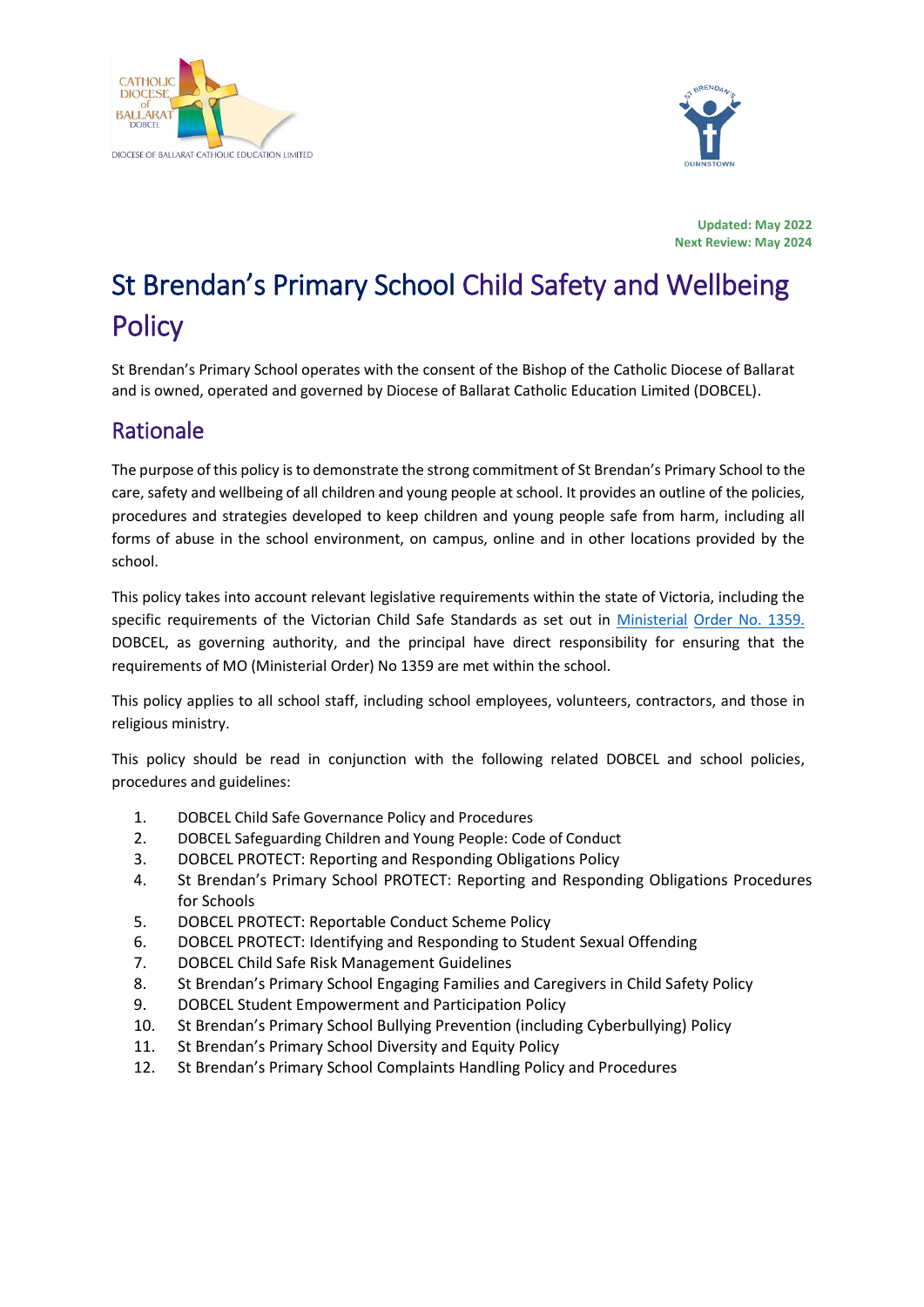## School Profile

About St Brendan's Primary School:

St Brendan's Primary School in Dunnstown is a small rural school located approximately 14 kilometres South East of Ballarat. Dunnstown is a farming area with much of the surrounding land being used to grow crops such as potatoes. The majority of our families are involved in full time crop farming. St. Brendan's is steeped in tradition, with many of our children part of families that had their grandparents attend the school. This community involvement continues today and success of the school and Catholic Education depends largely on the partnership between the community and the teaching staff.

St. Brendan's is part of the Parish of Bungaree. St Brendan's Primary is committed to providing equitable access and opportunity for all. The school considers that awareness of, recognition of, and responsiveness to the needs and rights of all individuals are essential to human dignity. Inclusive practices embrace and celebrate diversity, invite belonging and provide opportunities for participation and achievement of appropriate learning outcomes.

St Brendan's Primary School considers that awareness of, recognition of, and responsiveness to the needs and rights of all individuals are essential to human dignity. Inclusive practices embrace and celebrate diversity, invite belonging and provide opportunities for participation and achievement of appropriate learning outcomes.

### Policy Statement

As partners with families, caregivers and guardians in Catholic education and open to God's presence, St Brendan's Primary School pursues fullness of life for all its children and young people and the school community to ensure the care, safety, wellbeing, and protection of its students. Together in God's love, St Brendan's Primary School will empower children and young people to encounter the future with respect, courage and kindness, enriched by life-giving relationships and inspired to bring the Gospel to life.

The care, safety and wellbeing of children and young people is a central and fundamental responsibility of St Brendan's Primary School. [\(CECV Commitment Statement to](https://cevn.cecv.catholic.edu.au/Melb/Document-File/Child-Safety/About/Commitment-Statement-A4.aspx) Child [Safety\)](https://www.education.vic.gov.au/Documents/about/programs/health/protect/PROTECT_Responding_TemplateSchools.pdf?id=8589940582).

*The person of each individual human being, in their material and spiritual needs, is at the heart of Christ's teaching: that is why the promotion of the human person is the goal of the Catholic school (Congregation for Catholic Education 1997, n. 9).*

The St Brendan's Primary School Child Safety and Wellbeing Policy reflects the school community's shared commitment and expectations in relation to child safety in the school. This Policy provides an overview of child safety commitments, clear expectations, strategies and processes in place in the school to embed a culture where the safety of children is paramount.

This Policy provides an overview of how St Brendan's Primary School will:

- Promote child safety and protection of children from abuse
- Comply with the requirements of Ministerial Order 1359 Implementing the Child Safe Standards – Managing the Risk of Child Abuse in Schools and School Boarding Premises
- Seek to mitigate and prevent the risk of abuse; and
- Respond to any allegations of child abuse in the school community.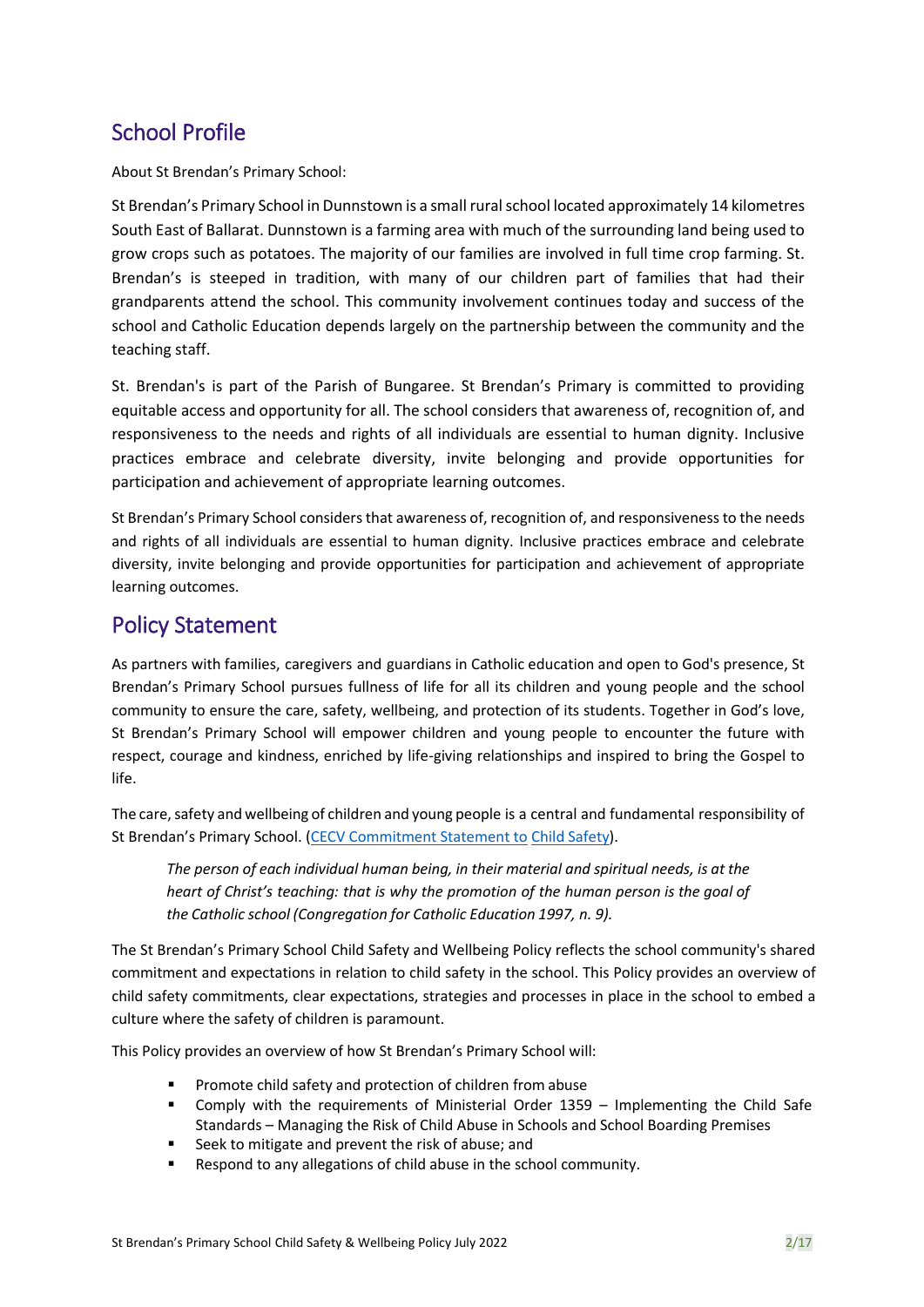St Brendan's Primary School has a moral, legal and mission-driven responsibility to create a nurturing school environment where children and young people are respected, their voices are heard, and they are safe and feel safe [\(CECV Commitment Statement to Child](https://www.cecv.catholic.edu.au/getmedia/b5d43278-51b9-4704-b45a-f14e50546a70/Commitment-Statement-A4.aspx) Safety).

The following beliefs underpin the commitment to child safety at St Brendan's Primary School:

- All children and young people deserve, as a fundamental right, safety, and protection from all forms of abuse and neglect
- The school is committed to a vision for creating children and young people who understand respect and kindness
- The school operates in partnership with families and the community to ensure that they are engaged in decision-making processes, particularly those that have an impact on child safety and protection
- All children and young people have the right to a thorough education in all aspects of personal safety, in partnership with their families, carers and guardians
- All adults in the school, including teaching and non-teaching staff, clergy, volunteers, and contractors, have a responsibility to care for children and young people, to positively promote their wellbeing and to protect them from any kind of harm or abuse
- The policies, guidelines, and codes of conduct for the care, wellbeing and protection of children and young people are based on honest, respectful, and trusting relationships with adults
- Policies and practices demonstrate compliance with legislative requirements and cooperation with the Church, governments, the police, and human services agencies.
- All persons involved in situations where harm is suspected or disclosed must be treated with sensitivity, dignity, and respect
- **■** All members of the school community (including children and young people and their families) are kept informed of child safety and wellbeing matters (where appropriate) and are involved in promoting child safety and wellbeing
- Children and young people, staff, clergy, volunteers, contractors, families, carers and guardians, should feel free to raise concerns about child safety, knowing these will be taken seriously by school leadership
- Appropriate confidentiality will be maintained, with information being provided to those who have a right or a need to be informed, either legally (including under legislated information sharing schemes being Child Information Sharing Scheme (CISS) or Family Violence Information Sharing Scheme (FVISS)) or pastorally.

This Policy should be read in conjunction with all other school and DOBCEL Child Safe policies, which provide more detailed procedures and with the CECV Positive Behaviour Guidelines 2018.

## Policy Commitments

All students enrolled at St Brendan's Primary School have the right to feel safe and be safe. The safety and wellbeing of children in the school's care will always be St Brendan's Primary School. first priority and the school will not tolerate child abuse. The school will create a child-safe and child-friendly environment where children are free to enjoy life to the full without any concern for their safety. Particular attention is paid to the most vulnerable children and young people, including Aboriginal and Torres Strait Islander children, those from culturally and/or linguistically diverse backgrounds, children with a disability, children who are unable to live at home, international students, and LGBTQIA+ students.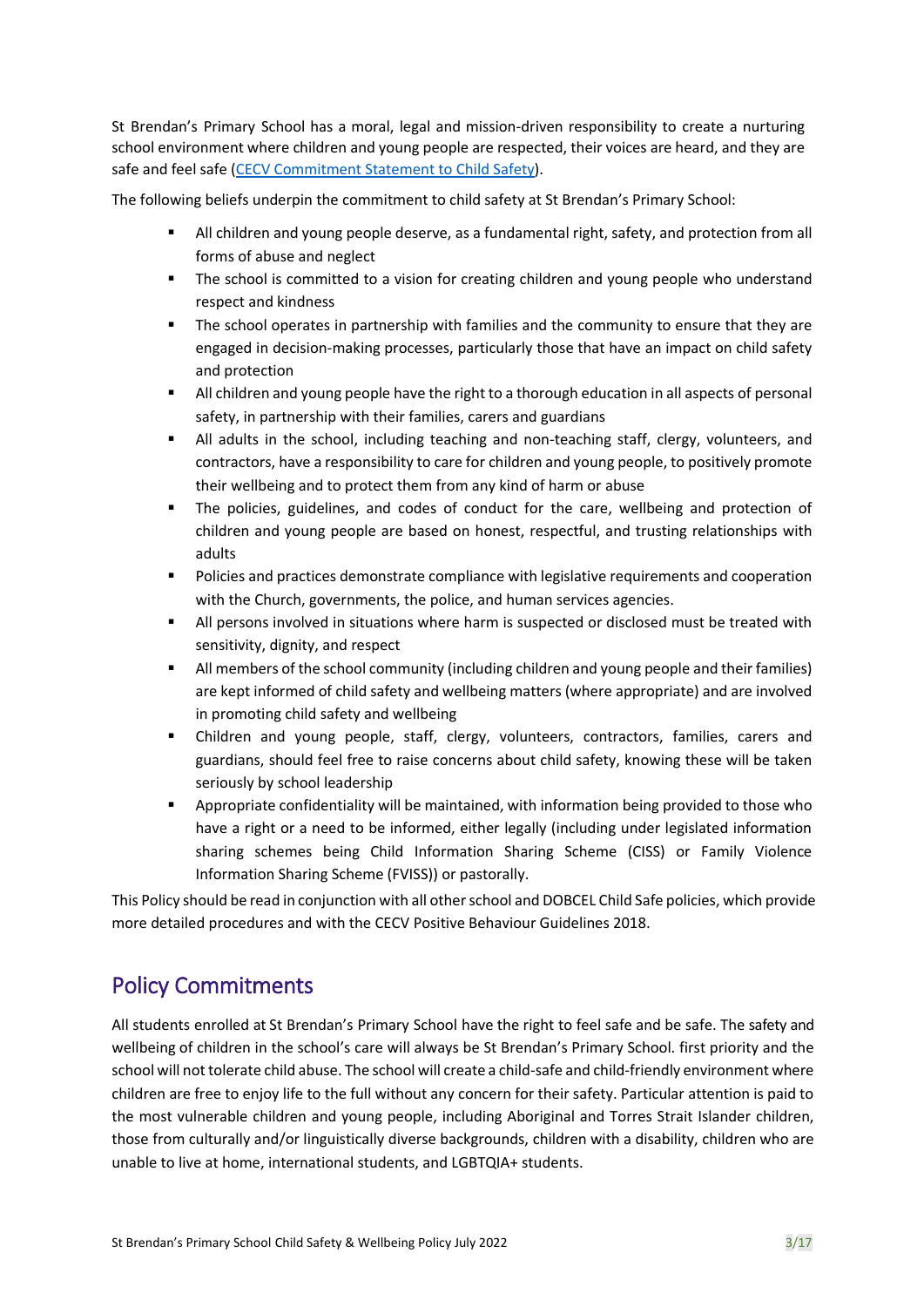#### To students, St Brendan's Primary School commits to:

- The safety and wellbeing of all children and young people enrolled in the school
- Providing children and young people with positive and nurturing experiences
- **■** Listening to children and young people and empowering them by ensuring that they understand their rights (including safety, information and participation), and by taking their views seriously and addressing any concerns that they raise with us
- Taking action to ensure that children and young people are protected from abuse or harm
- Ensuring that the needs of all children and young people enrolled in the school are met, especially those who are most vulnerable
- Recognising the importance of friendships and to encouraging support from peers, to help children and young people feel safe and less isolated
- Developing a culture that facilitates and provides opportunities for children and student participation, and that strengthens the confidence and engagement of children and young people by being responsive to their input
- Teaching children and young people the necessary skills and knowledge to understand and maintain their personal safety and wellbeing
- Seeking input and feedback from children and young people regarding the creation of a safe school environment.

#### To families, carers and guardians, St Brendan's Primary School commits to:

- **•** Communicating honestly and openly with families, carers and guardians about the wellbeing and safety of their children and young people
- **Engaging with, and listening to, the views of families, carers and guardians about the child- safety** and wellbeing practices, policies, and procedures
- Transparency in decision-making with families, carers and guardians where it will not compromise the safety of children or young people
- Open engagement and communication with families, carers and guardians about a child safe approach and operations and governance related to child safety and wellbeing
- **E** Ensuring that relevant information relating to child safety and wellbeing is accessible to families, carers and guardians
- **E** Acknowledging the cultural diversity of children and young people and their families and being sensitive to how this may impact on student safety issues
- **•** Continuously reviewing and improving our systems to protect children and young people from abuse.

#### To school staff (school employees, volunteers, contractors, and those in religious ministry), St Brendan's Primary School commits to:

- Providing all St Brendan's Primary School staff with the necessary support to enable them to fulfil their roles, and to ensure that staff are attuned to recognise signs of harm and can facilitate childfriendly ways for children and young people to express their views, participate in decision-making and raise their concerns. This will include regular and appropriate learning opportunities
- Providing regular opportunities to clarify and confirm policy and procedures in relation to child safety and young people's protection and wellbeing. This will include annual training in the principles and intent of the Child Safety and Wellbeing Policy and DOBCEL Safeguarding Children and Young People: Code of Conduct, training in mandatory reporting obligations and staff responsibilities to report concerns
- **EXECT** Listening to all concerns voiced by St Brendan's Primary School employees, clergy, volunteers, and contractors about keeping children and young people safe fromharm
- Providing opportunities for St Brendan's Primary School employees, volunteers, contractors, and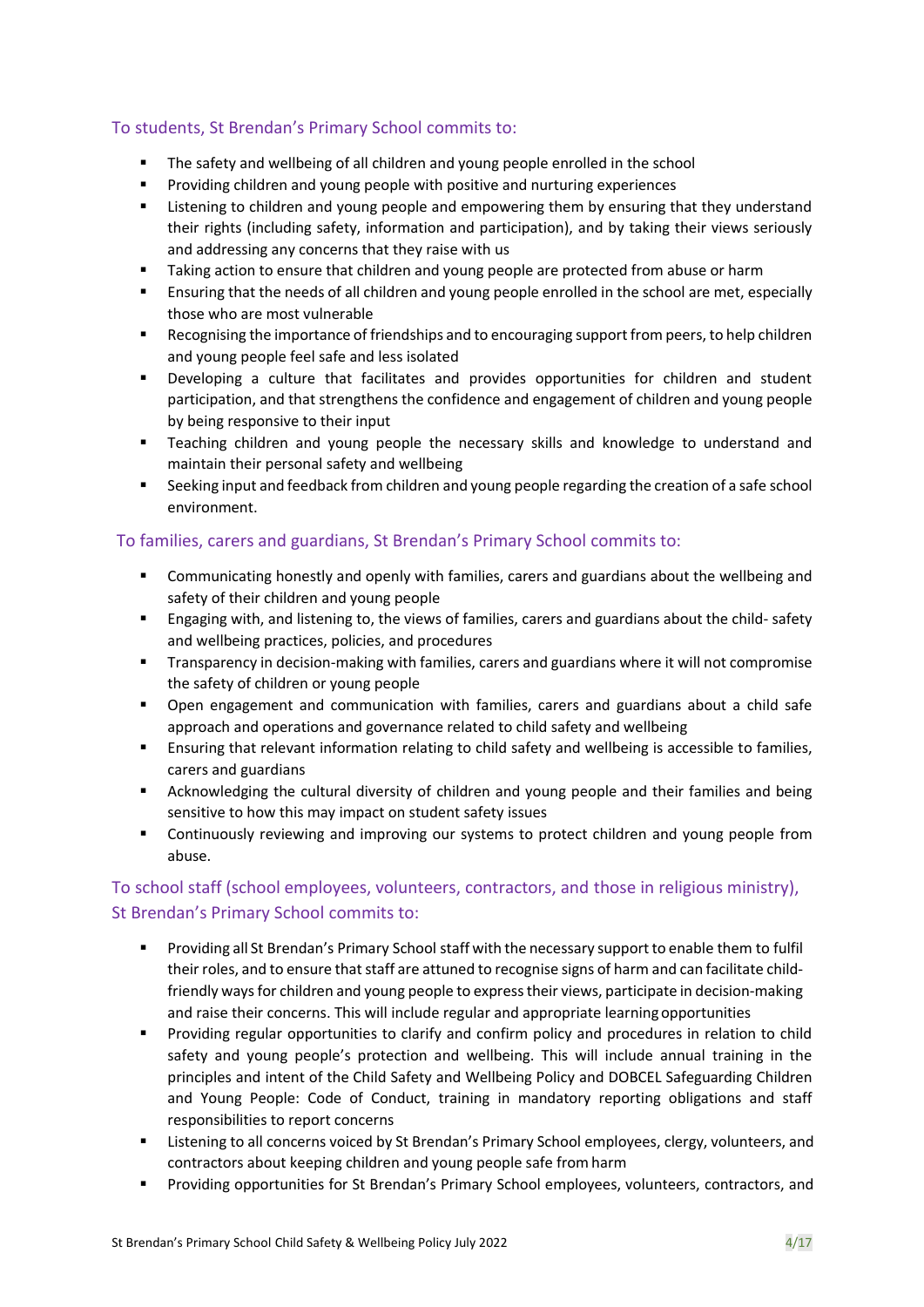clergy to receive formal debriefing and appropriate assistance arising from incidents of the abuse of a child or young person.

### Responsibilities

Everyone employed or volunteering at St Brendan's Primary School has a responsibility to understand the important and specific role they play individually and collectively to ensure that the wellbeing and safety of all children and young people is foremost of what they do and every decision made.

#### **Guide to Responsibilities of School Leadership**

Diocese of Ballarat Catholic Education Limited (DOBCEL), the principal and school leaders at St Brendan's Primary School recognise their responsibility, to ensure the development of preventative and proactive strategies that promote a culture of openness, awareness of and shared responsibility for child safety and wellbeing.

Responsibilities include:

- Creating an environment and culture for children and young people to be safe and to feel safe
- Upholding high principles and standards for all staff, those in religious ministry, volunteers, and contractors
- **•** Promoting models of behaviour between adults and children and young people based on mutual respect and consideration
- **E** Ensuring robust practices are applied in the recruitment, screening, and ongoing professional learning of staff and volunteers
- **Ensuring that school personnel have regular and appropriate learning to prevent, identify and** address child safety and wellbeing matters
- Providing staff with regular opportunities to clarify and confirm their legislative obligations, policy, and procedures in relation to child and young people's protection and wellbeing
- **Ensuring the school meets the specific requirements of the Victorian Child Safe Standards as set** out in [Ministerial Order No.](https://www.education.vic.gov.au/Documents/about/programs/health/protect/Ministerial_Order.pdf) 1359
- Ensuring the school takes specific action to protect children from abuse in line with the three new criminal offences introduced under the Crimes Act 1958 (Vic.) and in line with the [PROTECT](http://www.gazette.vic.gov.au/gazette/Gazettes2016/GG2016S002.pdf)[:](http://www.gazette.vic.gov.au/gazette/Gazettes2016/GG2016S002.pdf) *[Identifying and responding to all forms of abuse in Victorian](https://www.cecv.catholic.edu.au/getmedia/ebe135a4-d1b3-48a0-81fe-50d4fc451bcd/Identifying-and-Responding-to-All-Forms-of-Abuse.aspx#page%3D10) schools*
- **E** Ensuring that the school has in place appropriate risk management strategies and practices that focus on preventing, identifying and mitigating risks related to child safety and wellbeing in the school environment
- Ensuring the school understands and reports all matters that may constitute reportable conduct under the Reportable Conduct Scheme and in accordance with the school's reportable conduct policy
- **•** Sharing information under legislated information sharing schemes (CISS and FVISS) in accordance with the school's prescribed role as an Information Sharing Entity (ISE)
- Ensuring that the school monitors and reviews the risks related to child safety and wellbeing, including evaluating the effectiveness of the implementation of its risk controls, on an annual basis.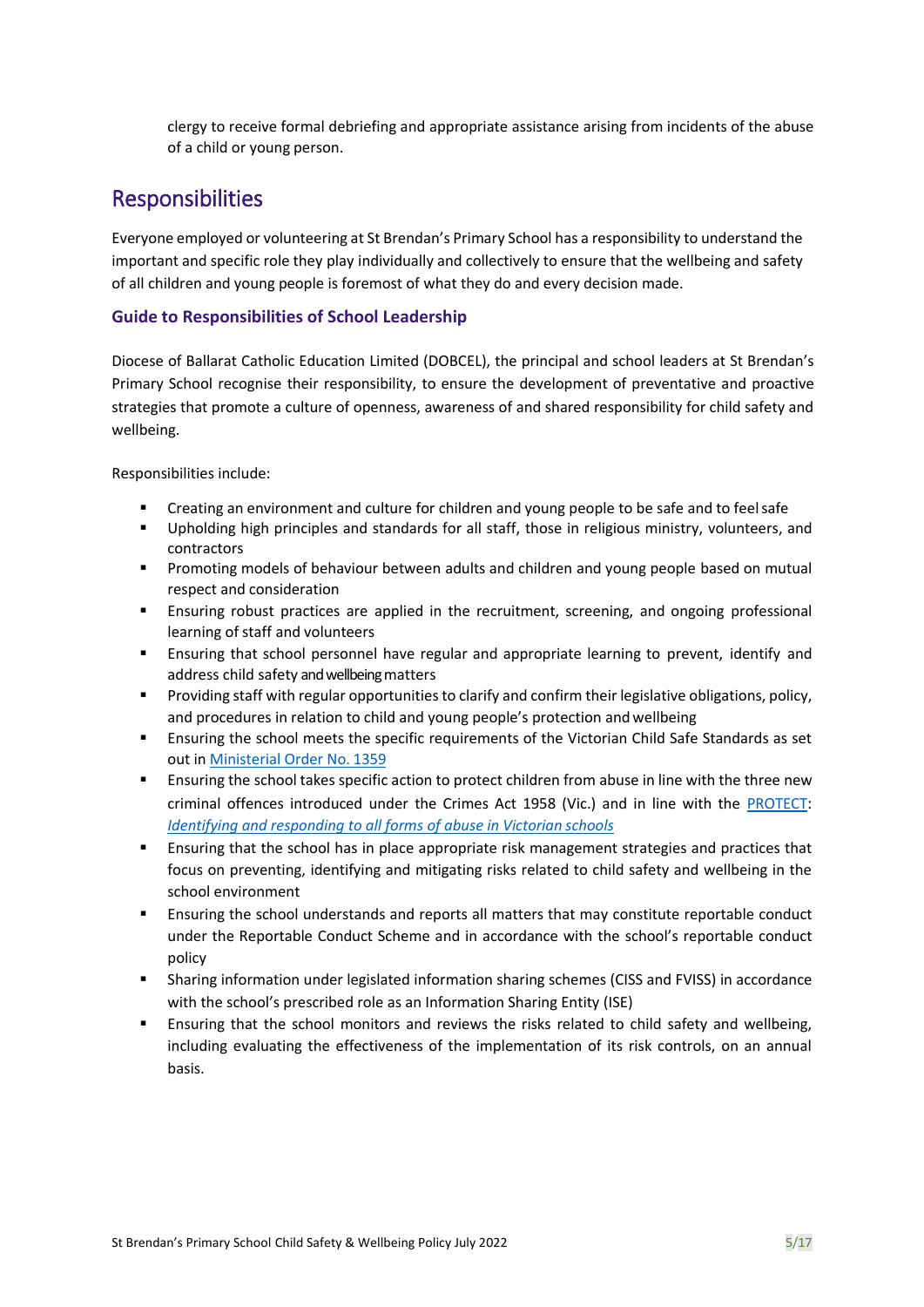#### **Guide to Responsibilities of School Staff**

Responsibilities of school staff (school employees, volunteers, contractors, and those in religious ministry) include:

- **•** Providing a physically and psychologically safe environment where the wellbeing of children and young people is nurtured
- **■** Treating children and young people with dignity and respect, acting with propriety, providing a duty of care, and protecting children and young people in their care
- Following the legislative and internal school policies, procedures and processes in the course of their work, if they form a reasonable belief that a child or young person has been or is being abused or neglected
- Undertaking regular training and education to understand their individual responsibilities in relation to child safety and the wellbeing of children and young people, including ways to prevent, identify and mitigate risks relating to child safety and wellbeing
- Assisting children and young people to develop positive, responsible, and caring attitudes and behaviours which recognise the rights of all people to be safe and free from abuse
- Following the school's Safeguarding Children and Young People Code of Conduct
- Where risks of child abuse are identified, ensuring that action is taken to mitigate those risks and that risks and actions are appropriately recorded.

### Organisational Arrangements

The principal has overall responsibility in monitoring and responding to the policy, procedures and practices for child safety and wellbeing at St Brendan's Primary School in accordance with this policy.

The Child Safety Officer (CSO) has a role description that is available in the staff and parent handbooks:

- The Child Safety Officer will participate in the diocesan child safety network
- The Child Safety Officer works in identifying and mitigating risks in child safety
- The Child Safety Officer is responsible for informing staff, children and young people and school community on policies, procedures and practices and identifying professional learning.

Having a child safety team does not remove or displace any other obligations that arise if a person reasonably believes that a child is at risk of child abuse. A person who forms a reasonable belief must act on it.

The Child Safety Team at St Brendan's is made up of the Child Safety Officer, the Principal and the Wellbeing Leader.

At St Brendan's Primary School, the Child Safety Officer leads the Child Safety & Wellbeing Team. The Child Safety & Wellbeing Team undertakes risk management assessment, develops strategies for the risk register and ensures that staff are informed of strategies to mitigate risks as well as policy, procedures, and practices to support child safety. All staff are responsible to consider risk management and child safety measures. Other members of Child Safety & Wellbeing Team are listed in the St Brendan's Primary School *PROTECT: Reporting and Responding Obligations Procedures for Schools* and as outlined in this policy.

Regular training and professional learning are provided to ensure staff understand individual and collective responsibilities in relation to child safety and the wellbeing of children and young people. Thiswould include opportunities to participate in training/learning for the wider school community.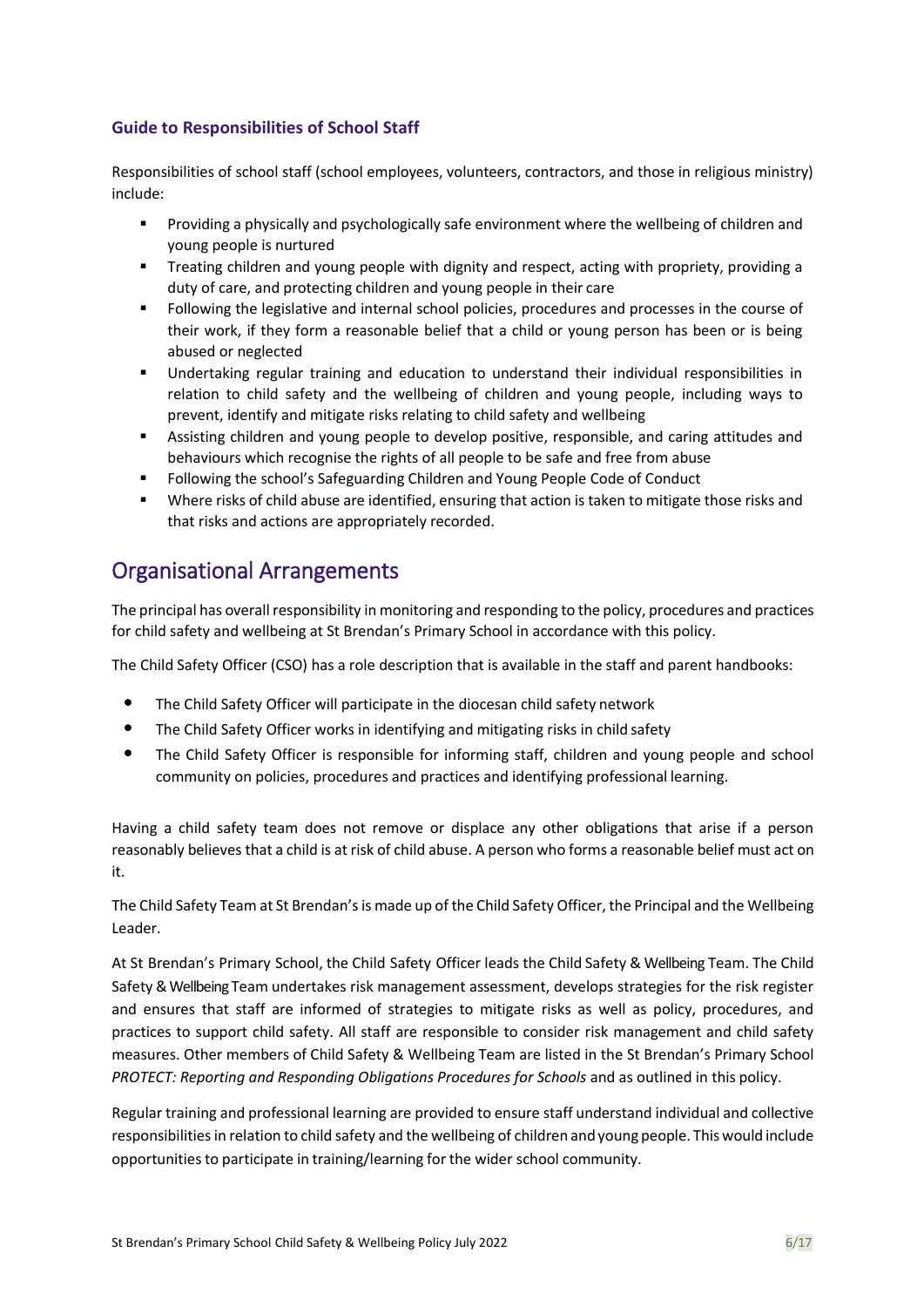The St Brendan's Primary School website and newsletter will provide information to keep families, carers and guardians informed of child safety and wellbeing commitments, procedures, and arrangements and opportunities to participate in learning activities.

## School policies for Child Safety Reporting

There are a few considerations in reporting and responding to child safety. The following policies and guideline, including this Child Safety and Wellbeing Policy, are to be understood and referenced in determining a course of action:

- DOBCEL Child Safe Governance Policy and Procedures
- DOBCEL PROTECT: Identifying and Responding to Student Sexual Offending
- DOBCEL PROTECT: Reportable Conduct Scheme Policy
- DOBCEL PROTECT: Reporting and Responding Obligations Procedures for Schools (including Mandatory Reporting)
- DOBCEL Child Safe Risk Management Guidelines

## Expectation of School Staff – Safeguarding Children and Young People Code of Conduct

To maintain a child safe community, it is expected that school employees, volunteers, contractors and those in religious ministry will act proactively to always ensure the safety of children and young people and to take appropriate action if there are concerns about the safety of any child or young person at the school. All staff at St Brendan's Primary School must remain compliant with DOBCEL policies and procedures in relation to child safety and protections. Equally, compliance must be maintained with relevant laws and professional entity obligations such as the Victorian Institute of Teaching (VIT).

The Safeguarding Children and Young People Code of Conduct recognisesthe critical role that school staff play in protecting the children and young people in their care and establishes clear expectations of school employees, volunteers, contractors and clergy for appropriate behaviour with children to safeguard them against abuse and or neglect.

The child safety policies and procedures apply to allegations or disclosures of child abuse made by or in relation to a child, school staff, visitors or other persons while connected with the St Brendan's Primary School environment.

The Safeguarding Children and Young People Code of Conduct also protects school staff by clarifying and identifying acceptable and unacceptable behaviour. The school will monitor the ongoing suitability of staff for child-connected work.

### Student Safety and Participation

St Brendan's Primary School actively encourages all children and young people to openly express their views and feel comfortable about giving voice to the things that are important to them.

Children and young people are taught what they can do if they feel unsafe which enables them to understand, identify, discuss and report their concerns. Concerns raised by students, or their families, carers or guardians, will be heard and acted upon as required.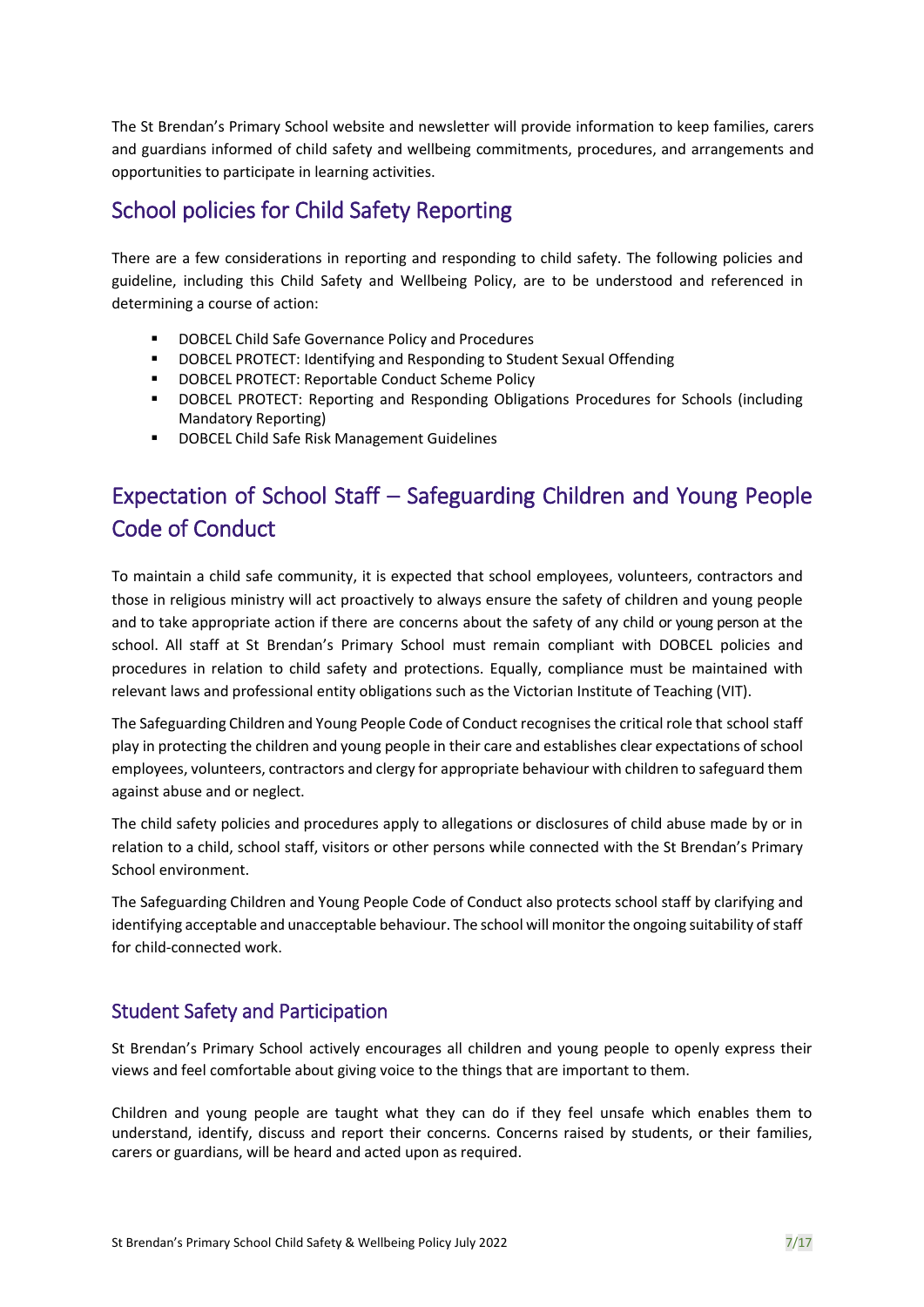Curriculum design integrates appropriate knowledge and skills to enhance students' understanding of being safe, as well as their understanding of their rights to safety, information and participation. Teaching and learning strategies that acknowledge and support student agency and voice are implemented. St Brendan's Primary School will ensure that children and young people are offered access to sexual abuse prevention programs and to relevant related information in an age-appropriate way.

Appropriate education strategies are available regarding:

- Standards of behaviour for children and young people attending St Brendan's Primary School
- Healthy and respectful relationships (including sexuality)
- **Resilience**
- Child abuse awareness and prevention.

Curriculum planning documents that detail the strategies and actions the school takes to implement its obligations are available to ensure that:

- Children and young people are informed about all of their rights, including to safety, information and participation
- The importance of friendship is recognised and support from peers is encouraged, to help children and children and young people feel safe and be less isolated
- Staff and volunteers are attuned to signs of harm and facilitate child-friendly ways for children and young people to express their views, participate in decision-making and raise their concerns
- Strategies are in place to develop a culture that facilitates participation and is responsive to the input of children and young people
- Opportunities are provided for children and young people to participate to enable the process to be responsive to their contributions and to strengthen confidence and engagement
- Children and young people are offered access to sexual abuse prevention programs and to relevant information in an age-appropriate way.

### Screening and Recruitment of School Staff

St Brendan's Primary School will apply a robust screening process in the recruitment of employees and volunteers involved in child-connected work. All teachers are required to have registration with the Victorian Institute of Teaching (VIT). All other school employees are required to maintain their Working With Children Check and National Police Check. All volunteers are required to maintain their Working With Children Check and may be required to provide a National Police Check at the discretion of the School. St Brendan's Primary School commitment to child safety inclusive of screening requirements are included in all advertisements for such employee, contractor and volunteer positions, and all applicants are provided with copies of the Safeguarding Children and Young People Code of Conduct and child safety policies and procedures prior to commencement of employment.

Each job description for staff involved in child-connected work has a clear statement that sets out the requirements, duties and responsibilities regarding child safety and wellbeing for those in that role and the applicant's essential qualifications, experience and attributes in relation to child safety and wellbeing.

When recruiting and selecting employees, contractors and volunteers involved in child-connected work, St Brendan's Primary School ensures that the following information about any prospective employee or volunteer is gathered, verified and recorded:

- Applicant's VIT, Working with Children Check and National Police Check status and/or professional registration (as relevant)
- Proof of personal identity and any professional or other qualifications relevant to the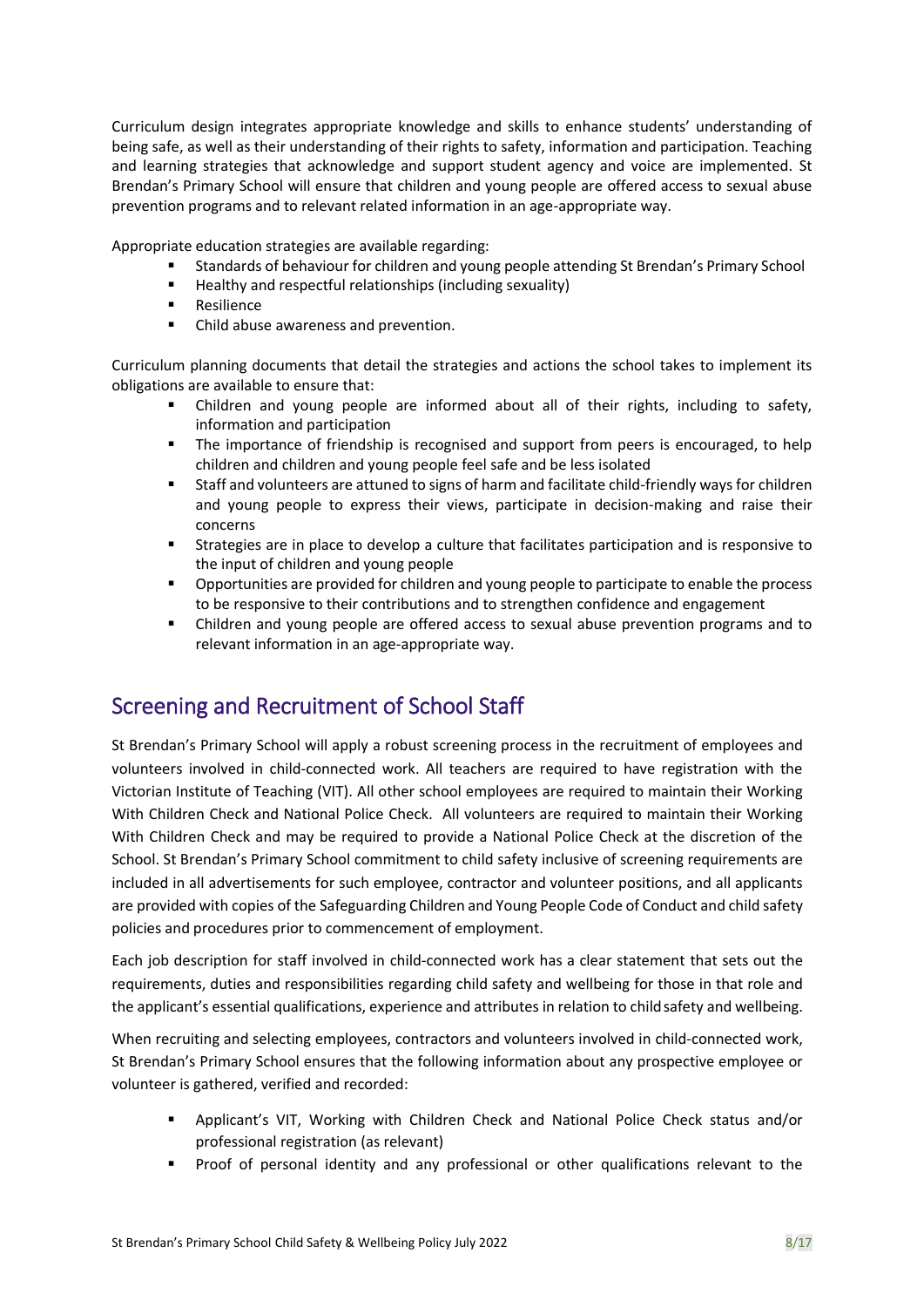position

- Applicant's history of work involving children
- References that address the applicant's suitability for the job and for working with children.

St Brendan's Primary School will also ensure that appropriate supervision or support arrangements are in place in relation to the induction of new school staff to the school's policies, codes, practices and procedures governing child safety and wellbeing and child-connected work.

St Brendan's Primary School will have procedures and processes for monitoring and assessing the continuing suitability of school staff and volunteers to work with children, including regular reviews of the status of Working with Children Checks and staff professional registration requirements such as Victorian Institute of Teaching (VIT) registration.

#### Child Safety and Wellbeing – Education and Training for School Staff

St Brendan's Primary School provides employees, volunteers and those in religious ministry with regular and appropriate opportunities to develop their knowledge of openness to and ability to address child safety and wellbeing matters. This includes induction, ongoing training, and professional learning to ensure that everyone understands their professional and legal obligations and responsibilities, and the procedures for reporting suspicion of child abuse and neglect.

At least annually, professional learning and training at St Brendan's Primary School addresses:

- Staff's individual and collective obligations and responsibilities for managing the risk of child abuse
- Preventing, identifying and mitigating child abuse risks in any school environment (including online, or third-party locations) without compromising a child or student's right to privacy, access to information, social connections and learning opportunities
- The Reportable Conduct Scheme
- **E** St Brendan's Primary School current child safety standards including this Policy, the Safeguarding Children and Young People Code of Conduct and any other policies and procedures relating to child safety and wellbeing, including in relation to managing complaints and concerns related to child abuse
- Guidance on recognizing indicators of child harm including harm caused by other children and young people
- Guidance on responding effectively to issues of child safety and wellbeing and supporting colleagues who disclose harm
- Guidance on how to build culturally safe environments for children and young people
- Guidance on their information sharing and recordkeeping obligations in alignment with DOBCEL Recordkeeping Policy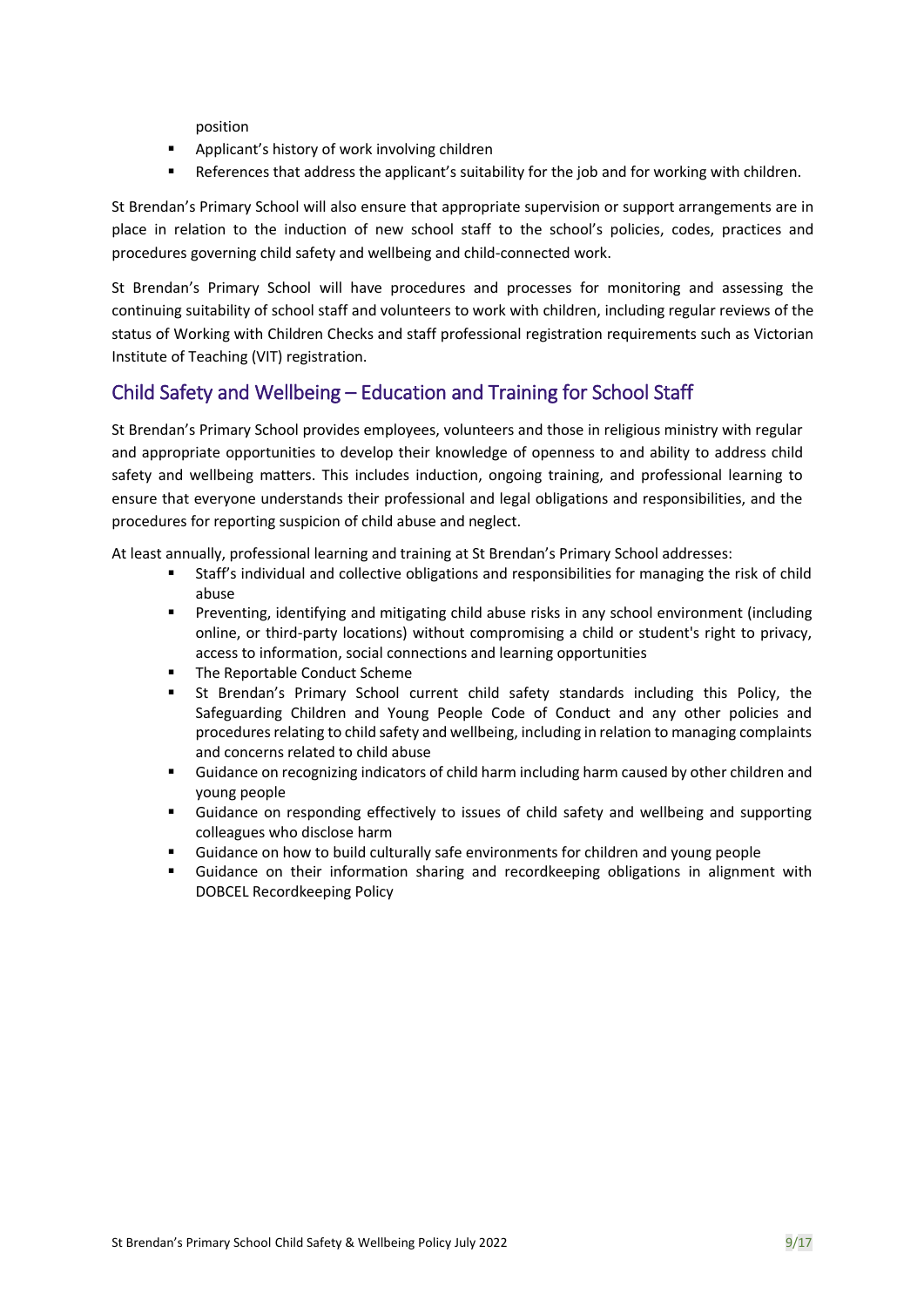### Diversity and Equity – Strategies and Actions

At St Brendan's Primary School, the school community are committed to ensuring that equity is upheld, and that diverse needs are respected in policy and practice. St Brendan's Primary School will ensure that:

- **E** All school staff and volunteers understand the diverse circumstances of children and young people
- St Brendan's Primary School provides support and responds to vulnerable children and young people
- Children, students, staff, volunteers and the school community have access to information, support and complaints processes in ways that are culturally safe, accessible and easy to understand
- The school pays particular attention to the needs of children and young people with disability, children and young people from culturally and linguistically diverse backgrounds, children and young people who are unable to live at home, international students, and LGBTQIA+ children and young people
- The school pays particular attention to the needs of Aboriginal and Torres Strait Islander children and young people and provides and promotes a culturally safe environment for them.

## Family and Caregiver Engagement – strategies and actions

St Brendan's Primary School ensures that families, carers and other members of the school community are informed about relevant child safety and wellbeing matters and are involved in the promotion of child safety and wellbeing at the school. St Brendan's Primary School will ensure that:

- Families, carers and guardians participate in decisions relating to child safety and wellbeing which affect their child
- School staff engage and openly communicate with families, carers and guardians, other members of the school community about child safe approaches
- **E** All members of the school community have access to information relating to child safety and wellbeing
- **EXECT** Families, carers, guardians and other members of the school community have the opportunity to provide input into the development and review of the school's child safety and wellbeing policies and practices
- Families, carers and guardians, other members of the school community are informed about the operations and governance of the school in relation to child safety and wellbeing.

St Brendan's Primary School complies with legal obligations that relate to managing the risk of child abuse under the *Children, Youth and Families Act 2005* (Vic.), the *Crimes Act 1958* (Vic.) and the recommendations of the *[Betrayal of Trust](https://www.parliament.vic.gov.au/fcdc/article/1788)* report.

## Reporting and Responding

St Brendan's Primary School creates records relevant to any child safety complaints, disclosures or breaches of the Child Safety Code of Conduct and maintains and disposes of those records in accordance with security and privacy requirements and the DOBCEL Recordkeeping Policy (Including minimum retention periods). [Insert School] complies with legal obligations that relate to managing the risk of child abuse under the *Children, Youth and Families Act 2005* (Vic.), the *Crimes Act 1958* (Vic.), the *Child Wellbeing and Safety Act 2005* (Vic.) and the recommendations of the *[Betrayal of Trust](http://www.parliament.vic.gov.au/fcdc/article/1788)* report.

Child protection reporting obligations fall under separate pieces of legislation with differing reporting requirements.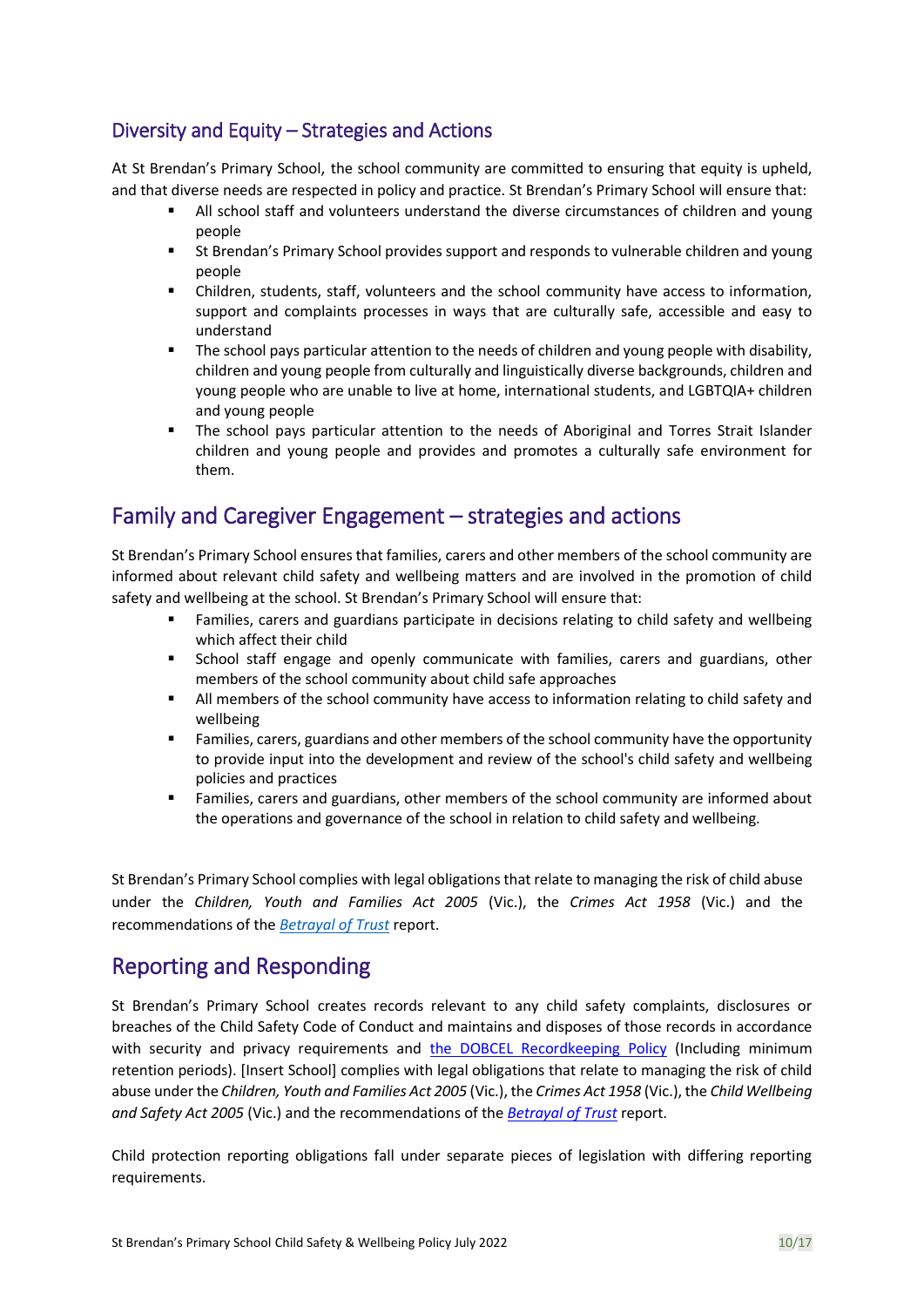The DOBCEL PROTECT: Reporting and Responding Obligations Policy**,** sets out the actions required under the relevant legislation when there is a reasonable belief that a child at St Brendan's Primary School is in need of protection or a criminal offence has been committed and provides guidance and procedures on how to make a report. It is a requirement that DOBCEL Schools implement the joint protocol *Four [Critical](http://www.cecv.catholic.edu.au/getmedia/ebe135a4-d1b3-48a0-81fe-50d4fc451bcd/Identifying-and-Responding-to-All-Forms-of-Abuse.aspx) [Actions](http://www.cecv.catholic.edu.au/getmedia/ebe135a4-d1b3-48a0-81fe-50d4fc451bcd/Identifying-and-Responding-to-All-Forms-of-Abuse.aspx) for [Schools: Responding to Incidents, Disclosures and Suspicions of Child Abuse f](https://www.education.vic.gov.au/Documents/about/programs/health/protect/FourCriticalActions_ChildAbuse.pdf#page%3D12)or* responding to and reporting allegations of child abuse.

St Brendan's Primary School adopts and implement the Four Critical Actions for responding to and reporting allegations of child abuse.

The *[Four Critical Actions for Schools: Responding to Incidents, Disclosures and Suspicions of Child Abuse](https://www.education.vic.gov.au/Documents/about/programs/health/protect/FourCriticalActions_ChildAbuse.pdf#page%3D12)*  are:

- 1. Responding to an Emergency
- 2. Reporting to Authorities
- 3. Contacting Families, carers and guardians
- 4. Providing Ongoing Support

The St Brendan's Primary School PROTECT: Reporting and Responding Obligations Procedures for Schools details the procedures for staff, volunteers, and families, carers and guardians to:

- Identify the indicators of a child or young person who may need protection
- Understand how a 'reasonable belief' is formed under the reportable conduct scheme as well as mandatory reporting
- Make a report of a child or young person who may need protection
- Comply with mandatory reporting obligations under child protection law and their legal obligations relating to child abuse and grooming under criminal law
- Understand and comply with information sharing and recordkeeping obligations
- Comply with reporting obligations under the Reportable Conduct Scheme including obligations to report and investigate allegations of reportable conduct.

Staff are to use the template provided in *[Protect: Responding to Suspected Child Abuse: A Template](https://www.education.vic.gov.au/Documents/about/programs/health/protect/PROTECT_Schoolstemplate.pdf) [for all](http://www.cecv.catholic.edu.au/getmedia/ebe135a4-d1b3-48a0-81fe-50d4fc451bcd/Identifying-and-Responding-to-All-Forms-of-Abuse.aspx)  [Victorian Schools](http://www.cecv.catholic.edu.au/getmedia/ebe135a4-d1b3-48a0-81fe-50d4fc451bcd/Identifying-and-Responding-to-All-Forms-of-Abuse.aspx)* to record their notes.

St Brendan's Primary School has also established additional internal procedures and processes to help ensure that appropriate action is taken to prevent, identify and respond to concerns about the wellbeing and/or safety of a student.

St Brendan's Primary School is a prescribed Information Sharing Entity (ISE) meaning that, where legislated requirements are met, the school is able to share confidential information with other ISEs to promote child wellbeing or safety under the CISS or FVISS.

The internal procedures for mandatory reporting are contained in the St Brendan's Primary School PROTECT: Reporting and Responding Obligations Procedures for Schools.

At St Brendan's Primary School if any member of the school community has concerns for a child's safety they need to discuss; they can report this to the school principal or the Child Safety Officer.

If the principal or the Child Safety Officer is not available, and the matter is urgent, then it should be reported to a staff member (All staff members are obliged to assist with child safety).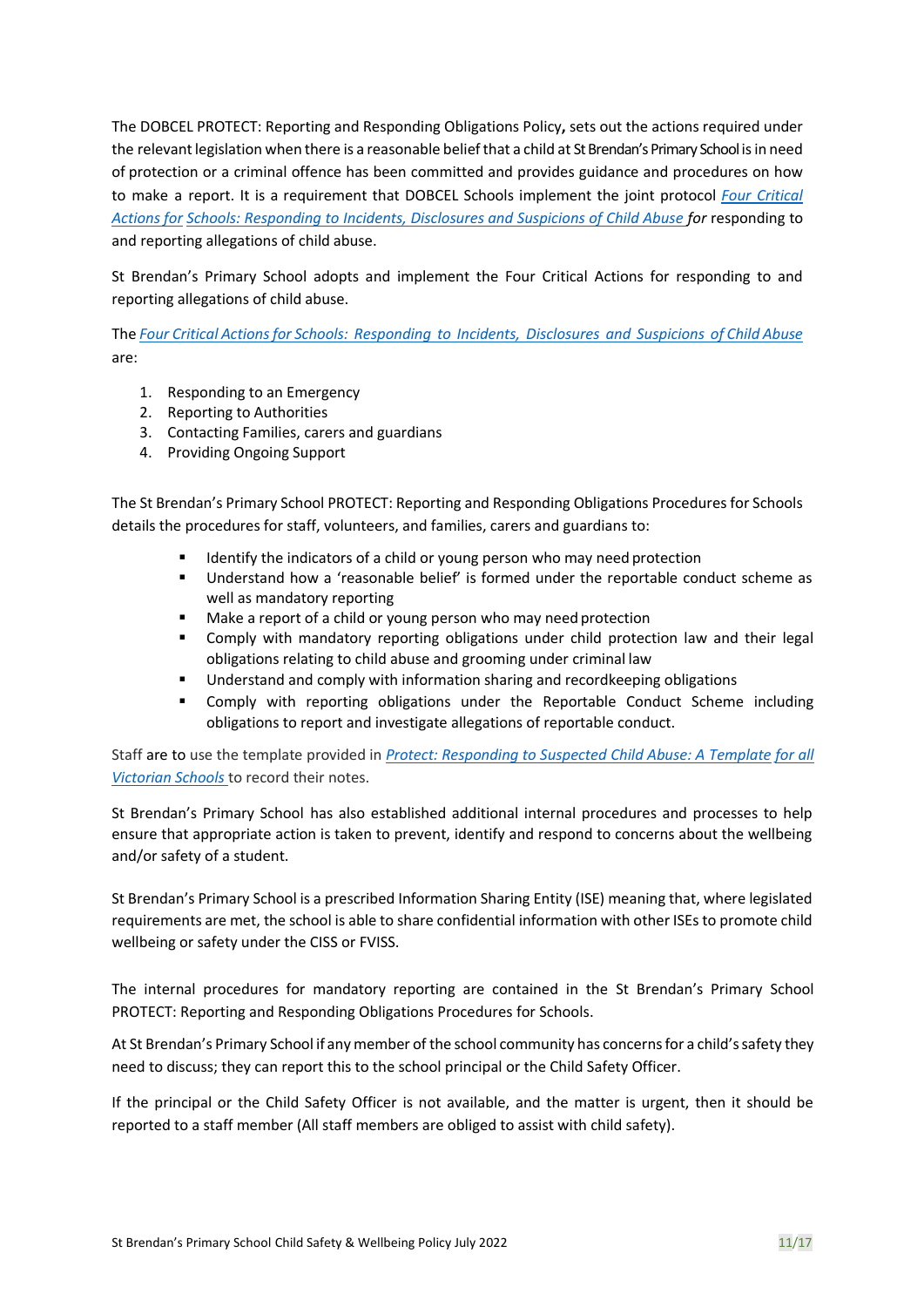The principal, Child Safety Officer or staff member will follow the step-by-step guide to making a report as outlined i[n PROTECT: Identifying and responding to all forms](https://www.cecv.catholic.edu.au/getmedia/ebe135a4-d1b3-48a0-81fe-50d4fc451bcd/Identifying-and-Responding-to-All-Forms-of-Abuse.aspx#page%3D10) [of abuse in Victorian schools.](http://www.cecv.catholic.edu.au/getmedia/ebe135a4-d1b3-48a0-81fe-50d4fc451bcd/Identifying-and-Responding-to-All-Forms-of-Abuse.aspx#page%3D7)

#### Persons Responsible for Responding to Allegations of Suspected Child Abuse

These policy and procedures cover all forms of child abuse as defined in the *Education Training and Reform Act 2006 (Vic).*

The following persons and positions of responsibility are obliged to manage promptly the school's response to an allegation or disclosure of child abuse made by or in relation to a child, school staff, visitors, of other persons while connected to the St Brendan's Primary School environment.

| Person(s)           | <b>Position of Responsibility</b>                  | <b>Responsibility</b>                                                                                                                                                         |
|---------------------|----------------------------------------------------|-------------------------------------------------------------------------------------------------------------------------------------------------------------------------------|
| <b>Inez French</b>  | Principal                                          | Manage promptly the school's response to                                                                                                                                      |
| Callum Stevens      | Child Safety Officer                               | an allegation or disclosure of child abuse<br>and ensure that the allegation or<br>disclosure is taken seriously.                                                             |
| Callum Stevens      | Child Safety Officer                               | Monitor overall school compliance with                                                                                                                                        |
| Claire Hay          | School Compliance Officer                          | this procedure                                                                                                                                                                |
| Callum Stevens      | Member of School Leadership                        | Manage promptly the school's response to                                                                                                                                      |
| <b>Tina Handley</b> | Team or<br>Pastoral Care Worker                    | an allegation or disclosure of child abuse,<br>ensure<br>that the allegation<br>and<br>or<br>disclosure is taken seriously if the principal<br>is unavailable/unable to do so |
| Ange Jones          | <b>Assistant Director: People</b>                  | Manage promptly the response where                                                                                                                                            |
|                     | and Development, DOBCEL<br>(03) 4344 4350          | the principal is the subject of a child safety<br>incident, disclosure, or suspicion.                                                                                         |
| <b>Tom Sexton</b>   | <b>Executive Director DOBCEL</b><br>(03) 4344 4350 | Head of entity                                                                                                                                                                |

The roles and responsibilities contained in the DOBCEL PROTECT: Reporting and Responding Obligations Policy and St Brendan's Primary School PROTECT: Reporting and Responding Obligations Procedures for School*s* do not displace or discharge any other obligations that arise if a person reasonably believes that a child is at risk of child abuse.

The school will make, secure, and retain records of any allegation of child abuse and the school's response.

The school commits to protect any child connected to alleged child abuse until the allegation is resolved.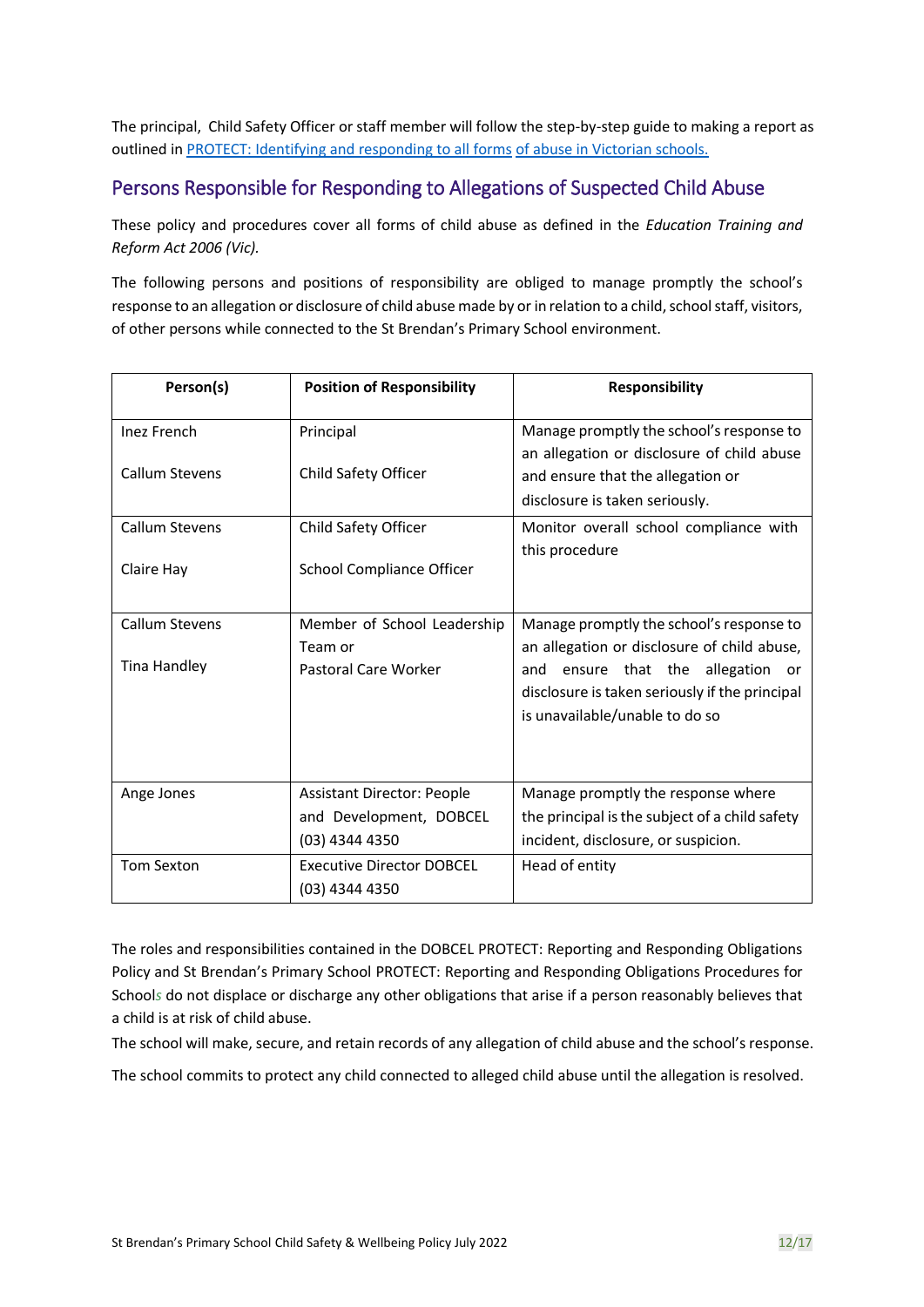## Responding to Student Sexual Offending

Student sexual offending refers to sexual behaviour that is led by a student 10 years and over which may amount to a sexual offence. A sexual offence includes rape, sexual assault, indecent actions, and other unwanted sexualised touching, all of which are offences under the *Crimes Act 1958.* (PROTECT p.4)

There are [Four Critical Actions for Schools: Responding to Student Sexual Offending w](https://www.education.vic.gov.au/Documents/about/programs/health/protect/FourCriticalActions_SSO.pdf)hich must be taken when responding to and reporting a child protection incident, disclosure or suspicion:

- 1. Responding to an Emergency
- 2. Reporting to Authorities/Referring to Services
- 3. Contacting Families, carers and guardians
- 4. Providing Ongoing Support

The St Brendan's Primary School *PROTECT: Reporting and Responding Obligations Procedures for Schools* outlines the procedures that should be followed*.*

## Publication and Communication

All St Brendan's Primary School child safety policies and procedures are available on the school website or in print from the school administration office on request. Child friendly versions to explain protective behaviours, right relationships and personal safety are available. These policies will be explained to children and young people through the personal and social learning curriculum using age-appropriate language and activities. The age-appropriate policies will also include information for children about how to report to someone if they are feeling unsafe or have been abused.

Teachers and other staff will work with children and young people through the curriculum to understand the best ways to let someone a responsible, trusted adult – know if they are feeling unsafe or have been abused.

### Risk Management

St Brendan's Primary School is committed to proactively and systematically identifying and assessing risks to student safety across the whole school environment and reducing or eliminating (where possible) all potential sources of harm. St Brendan's Primary School will document, implement, monitor and at least annually (and after an incident) review the risks and risk management strategies for child safety and wellbeing, evaluate the effectiveness of the implementation of the risk controls and ensure that the strategies change as needed and as new risks arise.

At St Brendan's Primary School, the Principal undertakes risk management assessment, develops strategies for the risk register and ensures that staff are informed of strategies to mitigate risks as well as policy, procedures and practices to support child safety. All staff are responsible to consider risk management and child safety measures.

See also St Brendan's Primary School Child Safety Risk Assessment.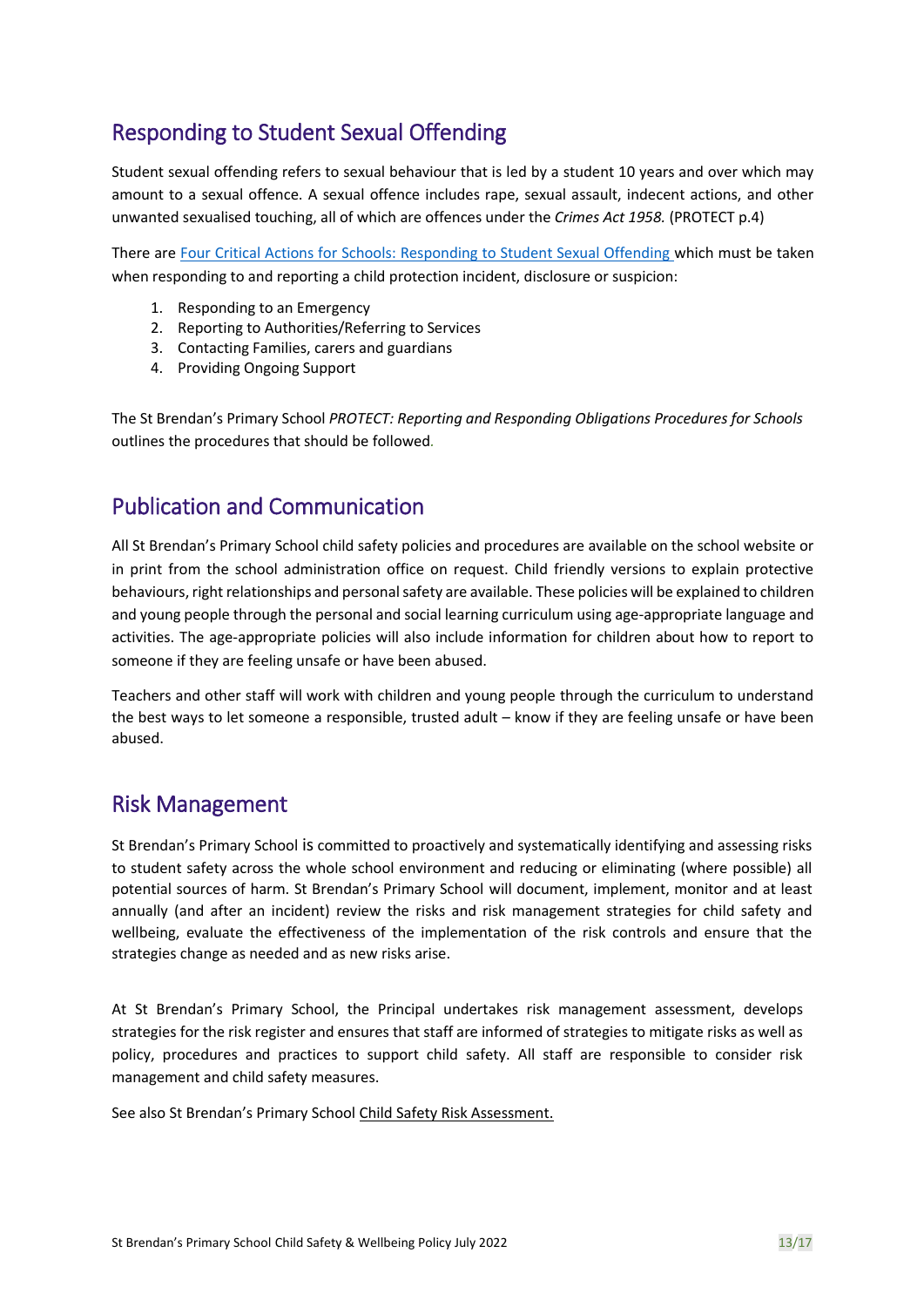## **Definitions**

**Child**: a child or young person within any DOBCEL school environment. (Legal elements of this policy may not apply to young people who turn 18 while at school, but the principle of care remains the same.)

#### **Child abuse** includes:

- (a) any act committed against a child involving:
	- (i) a sexual offence
	- (ii) an offence under section 49M(1) of the Crimes Act 1958 (grooming)
- (b) the infliction, on a child, of:
	- (i) physical violence; or
	- (ii) serious emotional or psychological harm; and
- (c) serious neglect of a child. (*Child Safety and Wellbeing Act 2005(Vic)*)

**Child safety** encompasses matters related to protecting all children from child abuse, managing the risk of child abuse, providing support to a child at risk of child abuse, and responding to suspicions, incidents, disclosures or allegations of child abuse. [\(Ministerial Order No. 1359\)](https://www.education.vic.gov.au/Documents/about/programs/health/protect/Ministerial_Order.pdf)

**Child neglect** includes a failure to provide the child with an adequate standard of nutrition, medical care, clothing, shelter or supervision to the extent that the health and physical development of the child is significantly impaired or placed at serious risk. [PROTECT](http://www.cecv.catholic.edu.au/getmedia/ebe135a4-d1b3-48a0-81fe-50d4fc451bcd/Identifying-and-Responding-to-All-Forms-of-Abuse.aspx#page%3D18)*[: Identifying and responding to all](https://www.cecv.catholic.edu.au/getmedia/ebe135a4-d1b3-48a0-81fe-50d4fc451bcd/Identifying-and-Responding-to-All-Forms-of-Abuse.aspx#page%3D10) [forms of abuse](http://cevn.cecv.catholic.edu.au/WorkArea/DownloadAsset.aspx#page%3D18)  [in Victorian schools](http://cevn.cecv.catholic.edu.au/WorkArea/DownloadAsset.aspx#page%3D18)*

**Child physical abuse**: Generally, consists of any non-accidental infliction of physical violence on a child by any person. [PROTECT](http://cevn.cecv.catholic.edu.au/WorkArea/DownloadAsset.aspx#page%3D10)*[: Identifying and responding to all forms of abuse in Victorian schools](https://www.cecv.catholic.edu.au/getmedia/ebe135a4-d1b3-48a0-81fe-50d4fc451bcd/Identifying-and-Responding-to-All-Forms-of-Abuse.aspx#page%3D10)*

**Child sexual abuse** is when a person uses power or authority over a child to involve them in sexual activity. It can include a wide range of sexual activity and does not always involve physical contact or force. [PROTECT](http://www.cecv.catholic.edu.au/vcsa/Agreement_2013/VCEMEA_2013.pdf#page%3D12)*[: Identifying and responding to all forms of abuse in Victorian schools](https://www.cecv.catholic.edu.au/getmedia/ebe135a4-d1b3-48a0-81fe-50d4fc451bcd/Identifying-and-Responding-to-All-Forms-of-Abuse.aspx#page%3D10)*

**Emotional child abuse** occurs when a child is repeatedly rejected, isolated or frightened by threats, or by witnessing family violence[. PROTECT](http://www.cecv.catholic.edu.au/getmedia/ebe135a4-d1b3-48a0-81fe-50d4fc451bcd/Identifying-and-Responding-to-All-Forms-of-Abuse.aspx#page%3D17)*[: Identifying and responding to all forms of abuse in Victorian](http://www.gazette.vic.gov.au/gazette/Gazettes2016/GG2016S002.pdf#page%3D17) [schools](http://www.vatican.va/roman_curia/congregations/ccatheduc/documents/rc_con_ccatheduc_doc_27041998_school2000_en.html#page%3D17)*

**Grooming** is when a person engages in predatory conduct to prepare a child for sexual activity at a later date. It can include communication and/or attempting to befriend or establish a relationship or other emotional connection with the child or their parent/carer. [PROTECT](http://www.cecv.catholic.edu.au/getmedia/ebe135a4-d1b3-48a0-81fe-50d4fc451bcd/Identifying-and-Responding-to-All-Forms-of-Abuse.aspx#page%3D15)*[: Identifying and responding](https://www.cecv.catholic.edu.au/getmedia/ebe135a4-d1b3-48a0-81fe-50d4fc451bcd/Identifying-and-Responding-to-All-Forms-of-Abuse.aspx#page%3D10) [to all forms](http://www.cecv.catholic.edu.au/getmedia/ebe135a4-d1b3-48a0-81fe-50d4fc451bcd/Identifying-and-Responding-to-All-Forms-of-Abuse.aspx#page%3D15)  [of abuse in Victorian schools](http://www.cecv.catholic.edu.au/getmedia/ebe135a4-d1b3-48a0-81fe-50d4fc451bcd/Identifying-and-Responding-to-All-Forms-of-Abuse.aspx#page%3D15)*

**Mandatory Reporting**: The legal requirement under the *Children, Youth and Families Act 2005 (Vic.)* to make a report to the designated authority in order to protect children from harm relating to physical and sexual abuse. The principal, teachers, medical practitioners, nurses, student counsellors and those in religious ministry are mandatory reporters under this Act[. PROTECT: Identifying and responding to all forms](https://www.cecv.catholic.edu.au/getmedia/ebe135a4-d1b3-48a0-81fe-50d4fc451bcd/Identifying-and-Responding-to-All-Forms-of-Abuse.aspx#page%3D10)  [of abuse in Victorian](https://www.cecv.catholic.edu.au/getmedia/ebe135a4-d1b3-48a0-81fe-50d4fc451bcd/Identifying-and-Responding-to-All-Forms-of-Abuse.aspx#page%3D10) schools

**Reasonable belief – mandatory reporting:** When school staff are concerned about the safety and wellbeing of a child or young person, they must assess that concern to determine if a report should be made to the relevant agency. This process of considering all relevant information and observations is known as forming a reasonable belief. A 'reasonable belief' or a 'belief on reasonable grounds' is not the same as having proof, but is more than mere rumour or speculation. A reasonable belief is formed if a reasonable person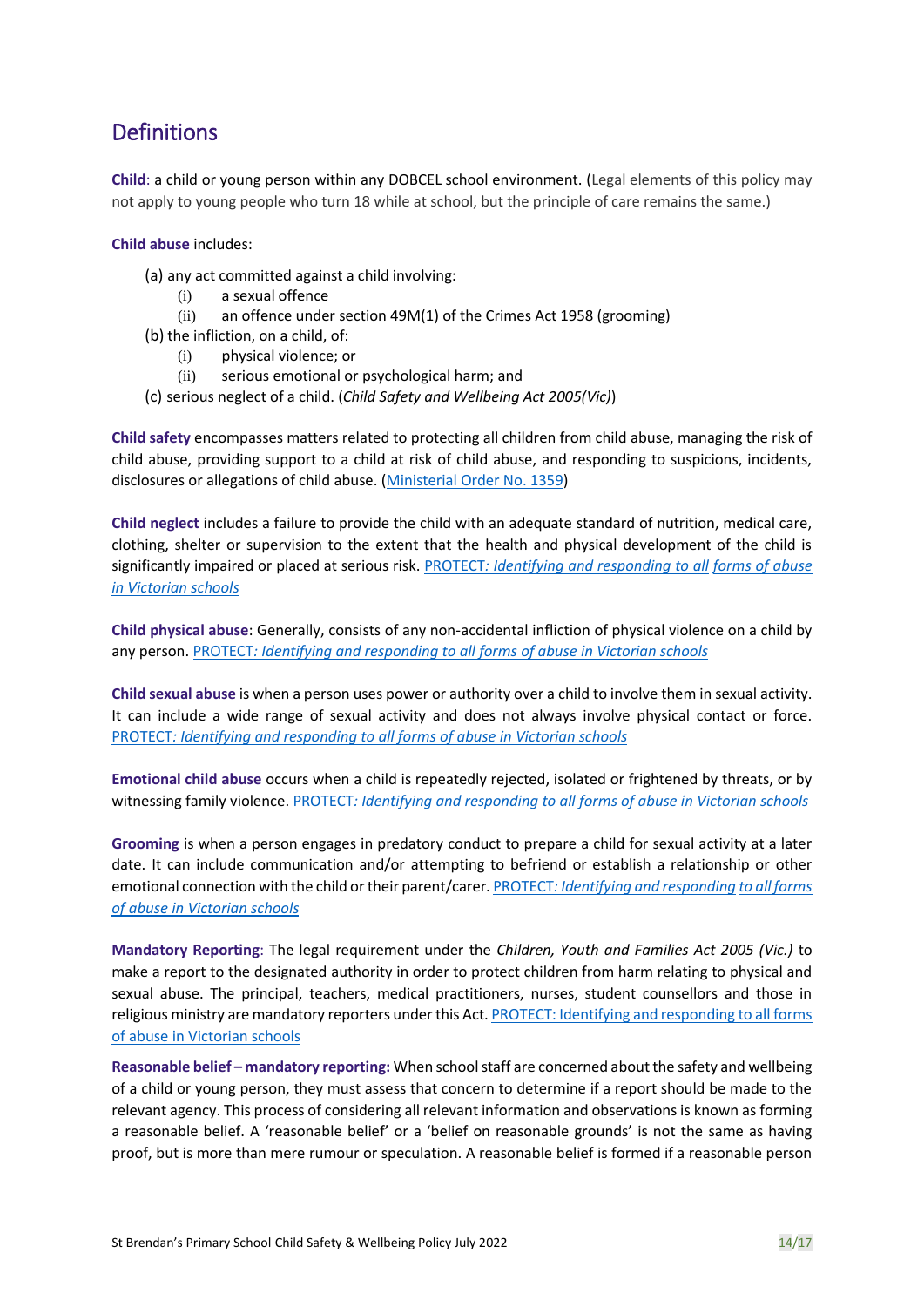in the same position would have formed the belief on the same grounds [\(PROTECT: Identifying and](http://www.cecv.catholic.edu.au/getmedia/ebe135a4-d1b3-48a0-81fe-50d4fc451bcd/Identifying-and-Responding-to-All-Forms-of-Abuse.aspx#page%3D35)  [responding to all forms of abuse in Victorian schools\)](http://www.cecv.catholic.edu.au/getmedia/ebe135a4-d1b3-48a0-81fe-50d4fc451bcd/Identifying-and-Responding-to-All-Forms-of-Abuse.aspx#page%3D35).

**Reasonable belief – reportable conduct scheme:** When a person has a reasonable belief that a worker/volunteer has committed reportable conduct or misconduct that may involve reportable conduct. A reasonable belief is more than suspicion and there must be some objective basis for the belief. It does not necessitate proof or require certainty.

NOTE: the difference between the reasonable belief definitions under mandatory reporting and the reportable conduct scheme is the category of persons who are required to, or can, form the reasonable belief which forms the basis for a report.

**Reportable Conduct**: Five types of "reportable conduct" are listed in the Child Wellbeing and Safety Act 2005 (*Children's Legislation Amendment (Reportable Conduct) Act 2017*). These include:

- 1. sexual offences (against, with, or in the presence of, a child)
- 2. sexual misconduct (against, with, or in the presence of, a child)
- 3. physical violence (against, with, or in the presence of, a child)
- 4. behaviour that is likely to cause significant emotional or psychological harm
- 5. significant neglect

**School environment** means any of the following physical, online or virtual places used during or outside school hours:

- a campus of the school
- online or virtual school environments made available or authorized by *[Insert school name]* for use by a child or student (including email, intranet systems, software, applications, collaboration tools and online services)
- other locations provided by the school or through a third-part provider for a child or student to use including, but not limited to, locations used for school camps, approved homestay accommodation, delivery of education and training, sporting events, excursions, competitions and other events) (Ministerial Order No. 1359).

**School staff** means an individual working in a school environment who is:

- directly engaged or employed by a school governing authority
- a contracted service provider engaged by DOBCEL (whether or not a body corporate or any other person is an intermediary) engaged to perform child-connected work for *[Insertschool name]*
- a minister of religion, a religious leader or an employee or officer of a religious body associated with DOBCEL (Ministerial Order No. 1359).

**Volunteer** means a person who performs work without remuneration or reward for *[Insert school name]* in the school environment.

#### References

Catholic Education Commission of Victoria Ltd (CECV). 2016. *[Commitment Statement to](https://cevn.cecv.catholic.edu.au/Melb/Document-File/Child-Safety/About/Commitment-Statement-A4.aspx) [Child Safety:](http://www.cecv.catholic.edu.au/getmedia/ebe135a4-d1b3-48a0-81fe-50d4fc451bcd/Identifying-and-Responding-to-All-Forms-of-Abuse.aspx?id=8589940208) A safe and nurturing culture for all children and young people in Catholic schools*.

Congregation for Catholic Education. 1997. *[The Catholic School on the Threshold of the Third](http://www.vatican.va/roman_curia/congregations/ccatheduc/documents/rc_con_ccatheduc_doc_27041998_school2000_en.html) [Millennium,](http://www.education.vic.gov.au/Documents/about/programs/health/protect/FourCriticalActions_ChildAbuse.pdf)*  Vatican.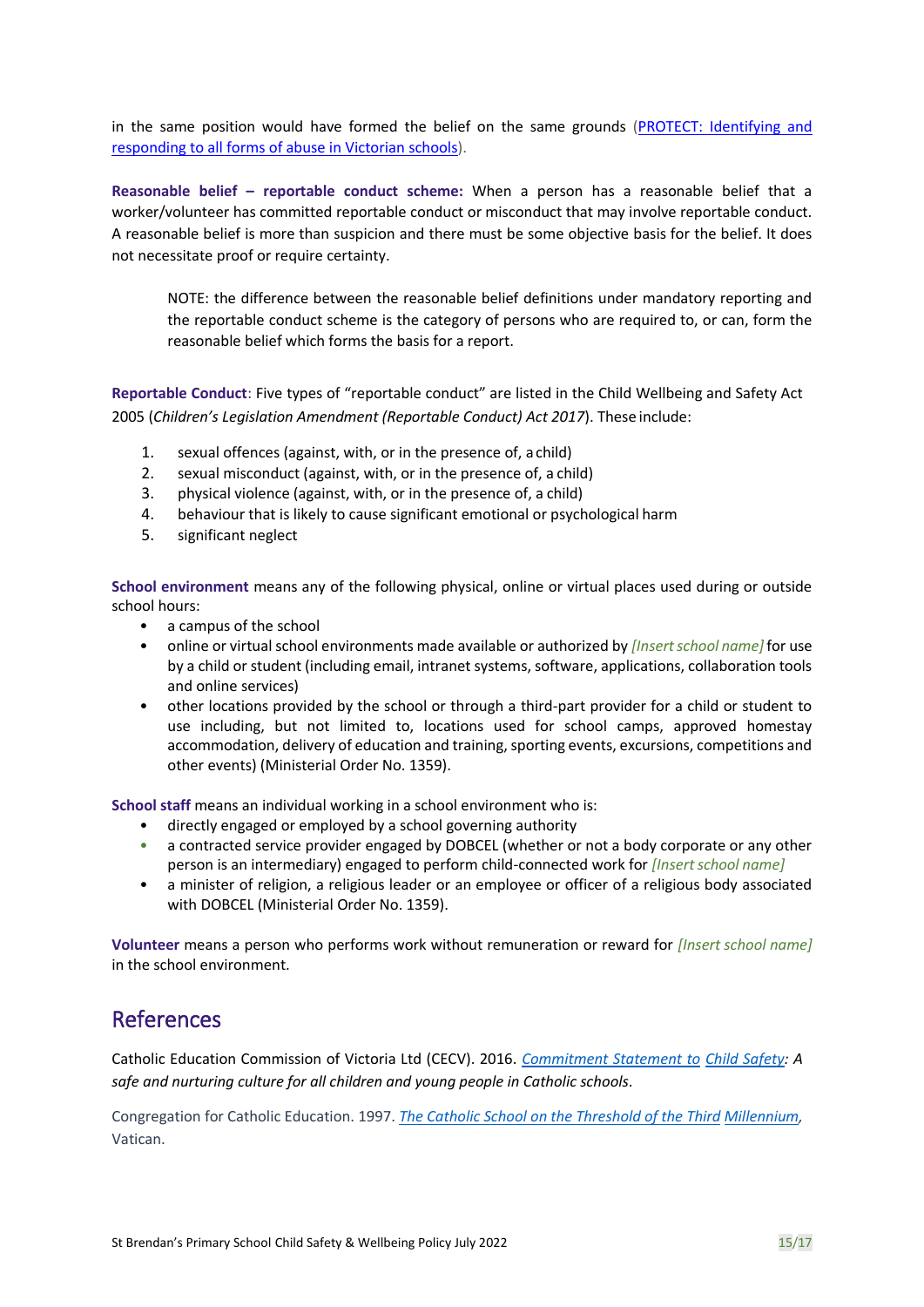Department of Education (DET). 20[16.](https://www.vit.vic.edu.au/news/news/2018/protecting-children-mandatory-reporting-elearning-modules) [PROTECT](http://www.gazette.vic.gov.au/gazette/Gazettes2016/GG2016S002.pdf)*[: Identifying and responding to all forms](https://www.cecv.catholic.edu.au/getmedia/ebe135a4-d1b3-48a0-81fe-50d4fc451bcd/Identifying-and-Responding-to-All-Forms-of-Abuse.aspx#page%3D10) [of abuse in](http://www.cecv.catholic.edu.au/getmedia/ebe135a4-d1b3-48a0-81fe-50d4fc451bcd/Identifying-and-Responding-to-All-Forms-of-Abuse.aspx)  [Victorian](http://www.cecv.catholic.edu.au/getmedia/ebe135a4-d1b3-48a0-81fe-50d4fc451bcd/Identifying-and-Responding-to-All-Forms-of-Abuse.aspx) [schools](http://www.gazette.vic.gov.au/gazette/Gazettes2016/GG2016S002.pdf)*

State of Victoria. 2022. [Implementing the Chid Safe Standards](https://www.education.vic.gov.au/Documents/about/programs/health/protect/Ministerial_Order.pdf) – Managing the Risk of Child Abuse in [Schools and School Boarding Premises](https://www.education.vic.gov.au/Documents/about/programs/health/protect/Ministerial_Order.pdf) *Order No. 1359*, Education & Training Reform Act 2006, Victorian Government Gazette No. G6

Parliament of Victoria, Family and Community Development Committee. 2013. *[Betrayal of Trust](http://www.cecv.catholic.edu.au/getmedia/ebe135a4-d1b3-48a0-81fe-50d4fc451bcd/Identifying-and-Responding-to-All-Forms-of-Abuse.aspx)*

#### Relevant Legislation

- Children, Youth and Families Act 2005 (Vic.)
- Working with Children Act 2005 (Vic.)
- Education and Training Reform Act 2006 (Vic.)
- Education and Training Reform Regulations 2017 (Vic)
- Equal Opportunity Act 2010 (Vic.)
- Privacy Act 1988 (Cth)
- Public Records Act 1973 (Vic)
- Crimes Act 1958 (Vic.)

Three new criminal offences have been introduced under this Act:

- a) **[Failure to disclose offence:](https://www.education.vic.gov.au/school/teachers/health/childprotection/Pages/reportobligations.aspx)** Any adult who forms a reasonable belief that a sexual offence has been committed by an adult against a child under 16 has an obligation to report that information to police. Failure to disclose the information to police is a criminal offence.
- b) **[Failure to protect offence:](https://www.education.vic.gov.au/school/teachers/health/childprotection/Pages/reportobligations.aspx)** The offence will apply where there is a substantial risk that a child under the age of 16 under the care, supervision or authority of a relevant organisation will become a victim of a sexual offence committed by an adult associated with that organisation. A person in a position of authority in the organisation will commit the offence if they know of the risk of abuse and have the power or responsibility to reduce or remove the risk, but negligently fail to do so.
- c) **[Grooming offence:](https://www.education.vic.gov.au/school/teachers/health/childprotection/Pages/reportobligations.aspx)** This offence targets predatory conduct designed to facilitate later sexual activity with a child. Grooming can be conducted in person or online, for example via interaction through social media, web forums and emails.

Staff should refer to the DOBCEL PROTECT: Reporting and Responding Obligations Policy and St Brendan's Primary School *PROTECT: Reporting and Responding Obligations Procedures for Schools* for more information about these offences and the responsibilities for staff in relation to them.

### DOBCEL Policies and Documents

- DOBCEL Child Safe Governance Policy and Procedures
- DOBCEL Safeguarding Children and Young People: Code of Conduct
- **DOBCEL Child Safe School Policy**
- DOBCEL PROTECT: Reporting and Responding Obligations Procedures for Schools (including Mandatory Reporting)
- DOBCEL Child Safe Risk Management Policy